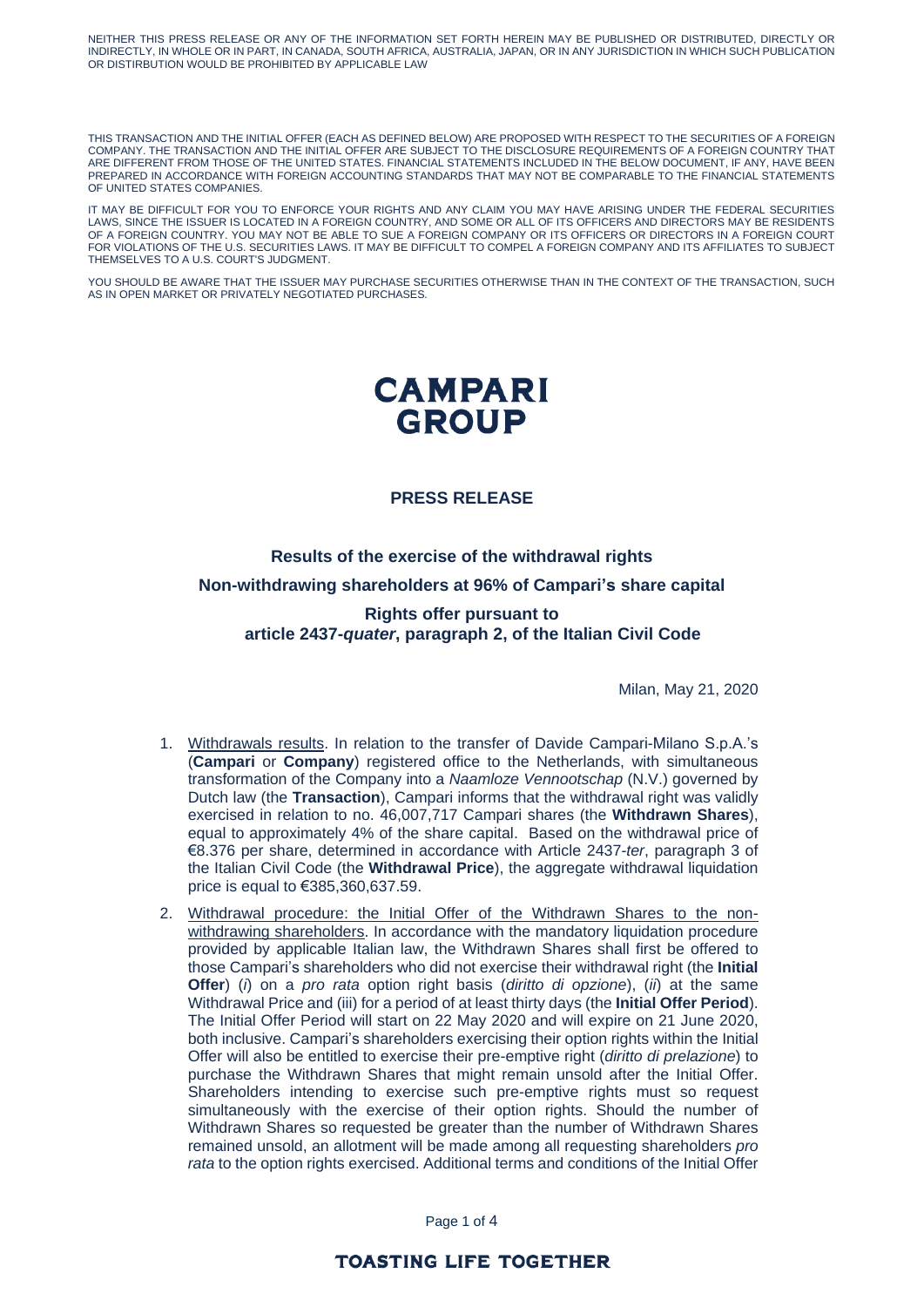will be set forth in a specific notice, which will be filed with the Companies' Register of Milan, published on a national newspaper and made available on the Campari corporate website [\(www.camparigroup.com\)](http://www.camparigroup.com/).

- 3. Withdrawal procedure: potential subsequent sale of unabsorbed Withdrawn Shares to third parties. In accordance with applicable law, if Withdrawn Shares remain unabsorbed after the completion of the Initial Offer, such unabsorbed shares may be offered and sold to third parties (the **Potential Subsequent Placement**) and transactions may be entered to mitigate the potential cash outlays and cost resulting from their liquidation.
- 4. Calling of a new EGM. In light of the current market conditions, it is realistic to assume that-even accounting for the commitment of the controlling shareholder of Campari, Lagfin S.C.A., Société en Commandite par Actions (**Lagfin**), to purchase Withdrawn Shares up to an amount of €76.5 million-the aggregate liquidation price of the Withdrawn Shares likely to remain unabsorbed after the Initial Offer will significantly exceed the €150 million cap set out as condition precedent (the **€150 Million Cap**). Should this scenario occur (and unless the Withdrawn Shares could be successfully sold to third parties in the framework of the Potential Subsequent Placement), the Board of Directors will be able to avoid the completion of a Transaction generating a cost to the Company deemed unreasonable (see below) simply by virtue of the non-occurrence of the condition precedent.

However, unlikely as it may be based on the current market conditions, the scenario cannot be ruled out whereby, at the end of the Initial Offer, the liquidation price of the unabsorbed Withdrawn Shares ends up being lower than the €150 Million Cap, but nevertheless such to generate an unreasonable cost on the Company (see below). Consequently, considering that the results of the Initial Offer will be known not before the second half of June 2020, in accordance with the plan announced on March 16/19, the Board of Directors has decided to nevertheless convene an extraordinary shareholders' meeting by June 30, 2020 (the **New EGM**) so as to give the shareholders the *ex post* right to cancel the Transaction in light of the expected cash outflow and potential cost deriving from the liquidation of actual withdrawals. In the event that the €150 Million Cap remains exceeded after the Initial Offer, the New EGM would result unnecessary and (also considering the Covid-19-related restrictions) it is currently envisaged that there would be no reason to be held.

5. Board's recommendations and anticipated line of action. Campari confirms its strong commitment to complete the Transaction, which constitutes one of the pillars of the long-term strategy of Campari Group and acknowledges that 96% of Campari's shareholders did not withdraw (despite the unprecedented, unfavourable general macroeconomic environment and the stock price during the withdrawal period being materially lower than the Withdrawal Price).

However, the Board confirms that, in line with the recommendation indicated in the press releases of 16/19 March 2020, it deems that the completion of the Transaction would not be in the interest of the Company if the cost to be borne by the Company in connection with the liquidation of the Withdrawn Shares would exceed ca.  $\epsilon$ 7/8 million. Such threshold corresponds to the 3 million withdrawn shares set out as acceptable level of cost in the 19 March press release, calculated on the basis of the spread between the withdrawal price and the prevailing market prices during the period before the 19 March press release.

The Board will accordingly confirm its recommendation to the New EGM to revoke the resolution approving the Transaction if the liquidation of the Withdrawn Shares were to generate a cost on the Company exceeding such level (the final decision being anyway the responsibility of the New EGM).

If instead after the Initial Offer the €150 Million Cap were exceeded thus making the New EGM unnecessary, the Board will seek to complete the Transaction within the

Page 2 of 4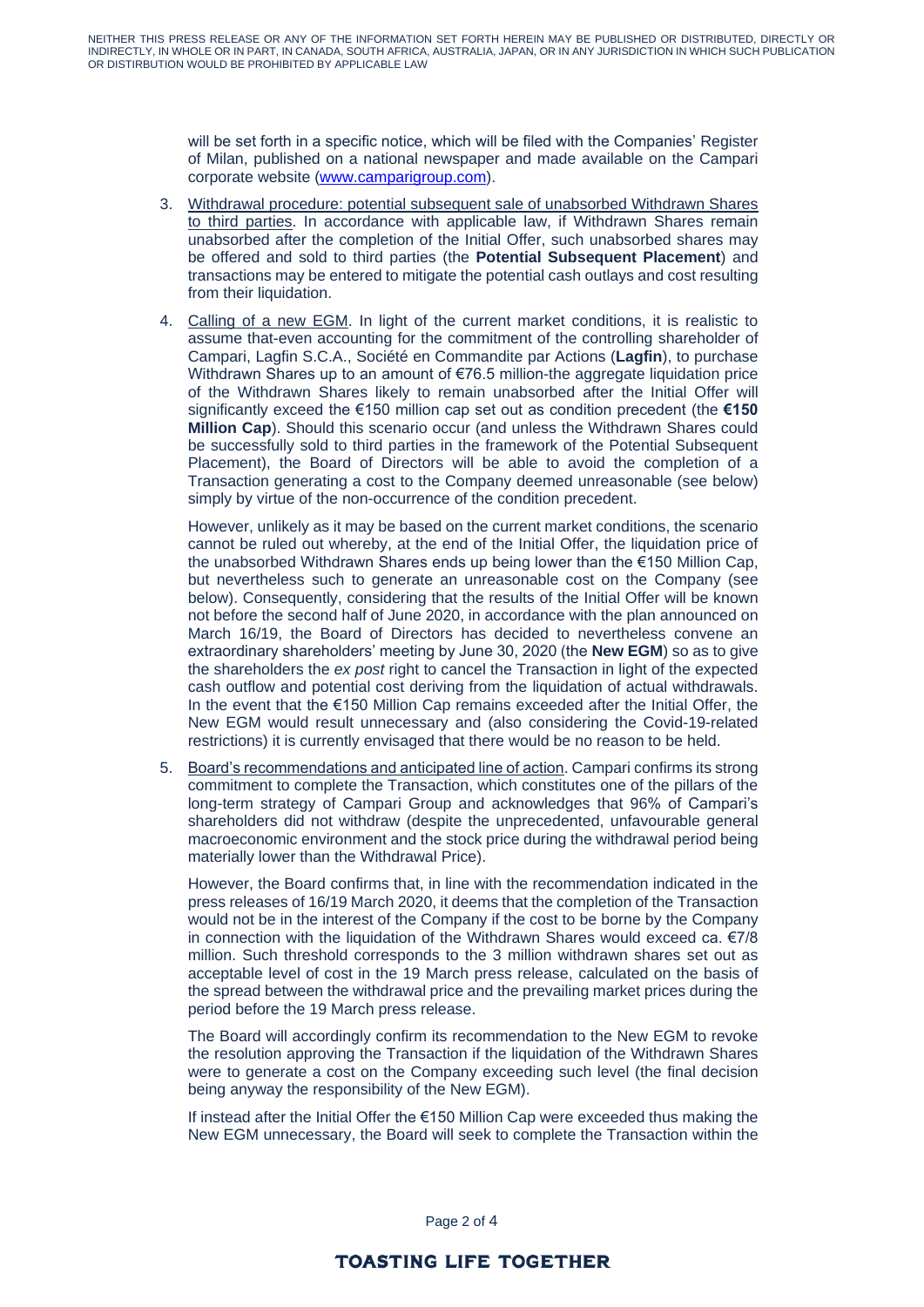expiry of the term for the liquidation of the withdrawals (i.e. 180 days from the exercise of the withdrawal rights), but within the set limit of tolerable cost.

Shareholders are reminded that, in accordance with the terms of the Transaction, the settlement of the Initial Offer and any payment of the consideration to the withdrawing shareholders remains conditional upon the Transaction becoming effective and that, pending the procedures indicated above, the Withdrawn Shares will remain blocked until the 180<sup>th</sup> day after the receipt of the withdrawal notices.

- 6. Considering the strong and solid strategic rationale of the Transaction, as already announced, in the event that the Transaction cannot be completed for any reason (including if the March 27 EGM's proposed resolution approving the Transaction is revoked by the New EGM), it will submit it to the shareholders' approval once again as soon as the market and stock price conditions will stabilize and cease to be affected by the current extraordinary circumstances.
- 7. The controlling shareholder of Campari, Lagfin, confirmed its long-term commitment to the Campari Group and its support to the Transaction. Therefore, except for the occurrence of extraordinary and unforeseeable circumstances (other than the outbreak of COVID-19 and the known effects thereof), Lagfin will stand by its undertaking to exercise its options rights provided for under article 2437-quater of the Italian Civil Code to acquire withdrawn shares up to an aggregate amount of €76.5 million.

Lagfin also confirmed its support to the decision of the Board of Directors to set limits to the potential cost of the Transaction upon the Company and requested to have access to certain information relating to the withdrawing shareholders and has engaged Goldman Sachs International and UBS to explore potential solutions that could permit the completion of the Transaction within the reasonable level of cost upon the Company (as per the Board recommendations) and within a cost deemed tolerable by Lagfin.

Campari will communicate to the market the results of the Initial Offer and any material development pursuant to applicable laws and regulations.

\* \* \*

Should the Transaction not be completed, the Withdrawn Shares will continue to be owned by the shareholders which have exercised the withdrawal right, without any payment in their favour.

For further details, please refer to the documentation drawn up in relation to the Transaction available on the corporate website of Campari [\(www.camparigroup.com\)](http://www.camparigroup.com/).

| <b>FOR FURTHER INFORMATION</b>                                            |                      |                                    |
|---------------------------------------------------------------------------|----------------------|------------------------------------|
| <b>Investor Relations</b>                                                 |                      |                                    |
| <b>Chiara Garavini</b>                                                    | Tel. +39 02 6225 330 | Email: chiara.garavini@campari.com |
| <b>Corporate Communications</b><br><b>Enrico Bocedi</b>                   | Tel. +39 02 6225 680 | Email: enrico.bocedi@campari.com   |
| http://www.camparigroup.com/en/investor<br>http://www.camparigroup.com/en |                      |                                    |

#### \* \* \*

### **IMPORTANT INFORMATION FOR INVESTORS AND SHAREHOLDERS**

Page 3 of 4